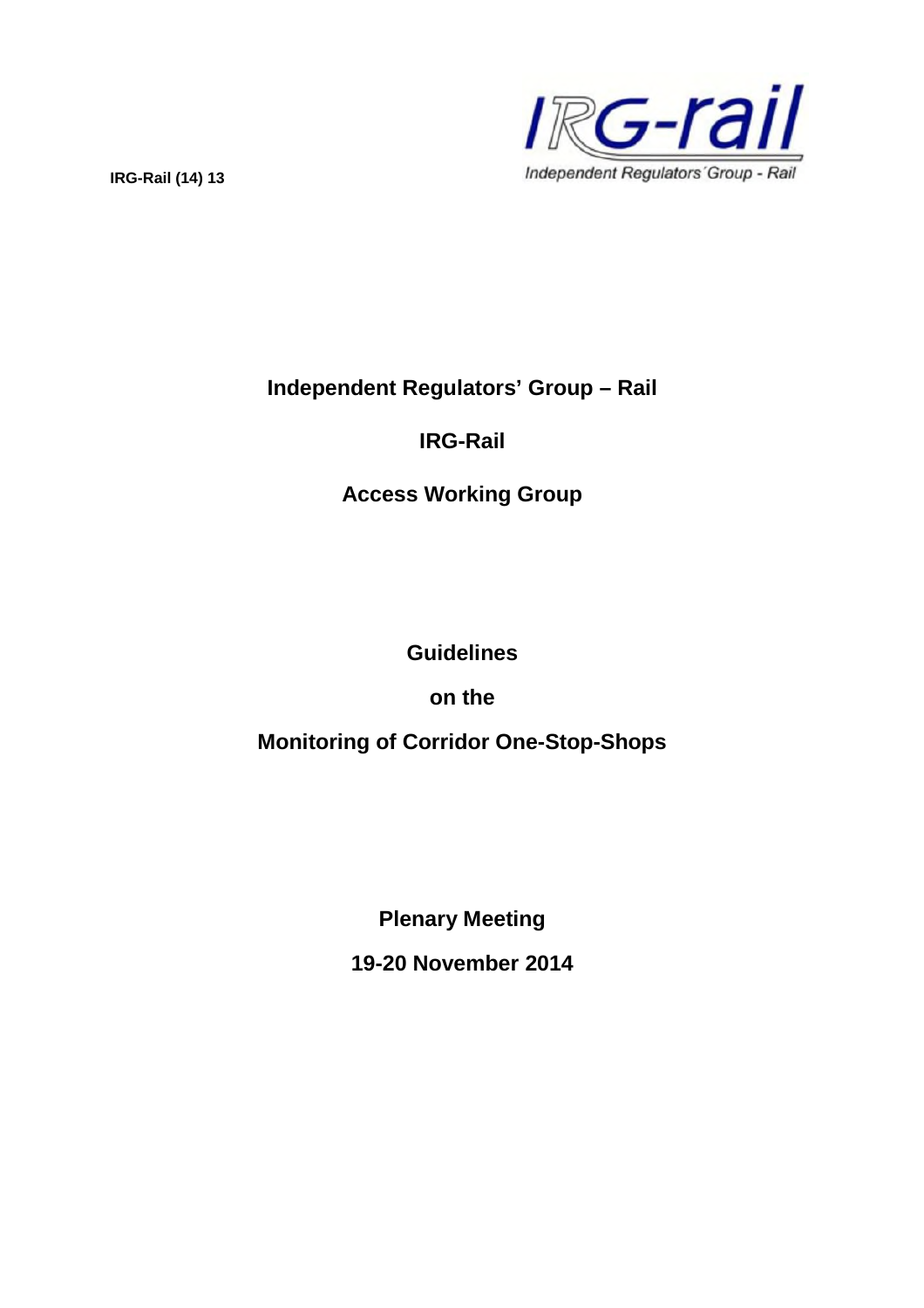



## **I. Introduction**

- 1. In October 2013, IRG-Rail published some preliminary guidelines on the monitoring of rail freight corridors ("corridors"). That document outlined IRG-Rail initial thoughts on several aspects of the monitoring functions of regulatory bodies in respect of corridors.
- 2. This paper focuses on the monitoring task of regulatory bodies with regard to the activities of the Corridor One-Stop-Shop ("C-OSS"). In order to help harmonising the monitoring across corridors, IRG-Rail has developed a checklist that we recommend regulatory bodies use to help them in their monitoring tasks of the C-OSS.

## **II. Background**

- 3. The monitoring of corridors established under the European Regulation (EU) No. 913/2010 of 22 September 2010 ("the Regulation") is a key task for regulatory bodies (Art.13(5), 14(8) and 20 of the Regulation).
- 4. According to Article 13(5) in conjunction with Article 20 of the Regulation, the regulatory bodies of the corridors must control the activities of the C-OSS. Regulatory bodies may need to carry out formal procedure against the C-OSS in certain cases, particularly in the event of a complaint filed by an applicant.
- 5. IRG-Rail believes that regulatory bodies should monitor the activities of the C-OSS even if no complaint is submitted. Besides initiating ex-officio procedures, the regulatory bodies of the corridor may handle this continuous monitoring task in cooperation with the C-OSS through regular meetings. The Annex to this paper contains some examples of questions and topics that regulatory bodies could address in the course of their monitoring activities.

## **III. Monitoring of C-OSS**

- 6. Each corridor will have a Corridor Information Document ("CID")**.** IRG-Rail recommends that the CID produced by the Management Board of each corridor contains a detailed description of the functions and tasks of the C-OSS on the corridor. Article 13(5) implies that the CID must include a description of the organisation of the C-OSS, its accessibility (i.e. the respective communication tools) and contact persons.
- 7. Furthermore, all processes relevant to capacity allocation for applicants must be explained. The C-OSS must publish the available infrastructure capacity on the corridor and the corresponding characteristics at the time of application for capacity (in accordance with the details in the CID). According to Article 13(2) of the Regulation, the C-OSS must supply the applicant with this information through the CID.
- 8. The whole allocation process for pre-arranged paths ("PaPs") under the annual timetable and for reserve capacity for ad-hoc international freight traffic on corridors should be documented using common or compatible IT-tools and recorded in a transparent way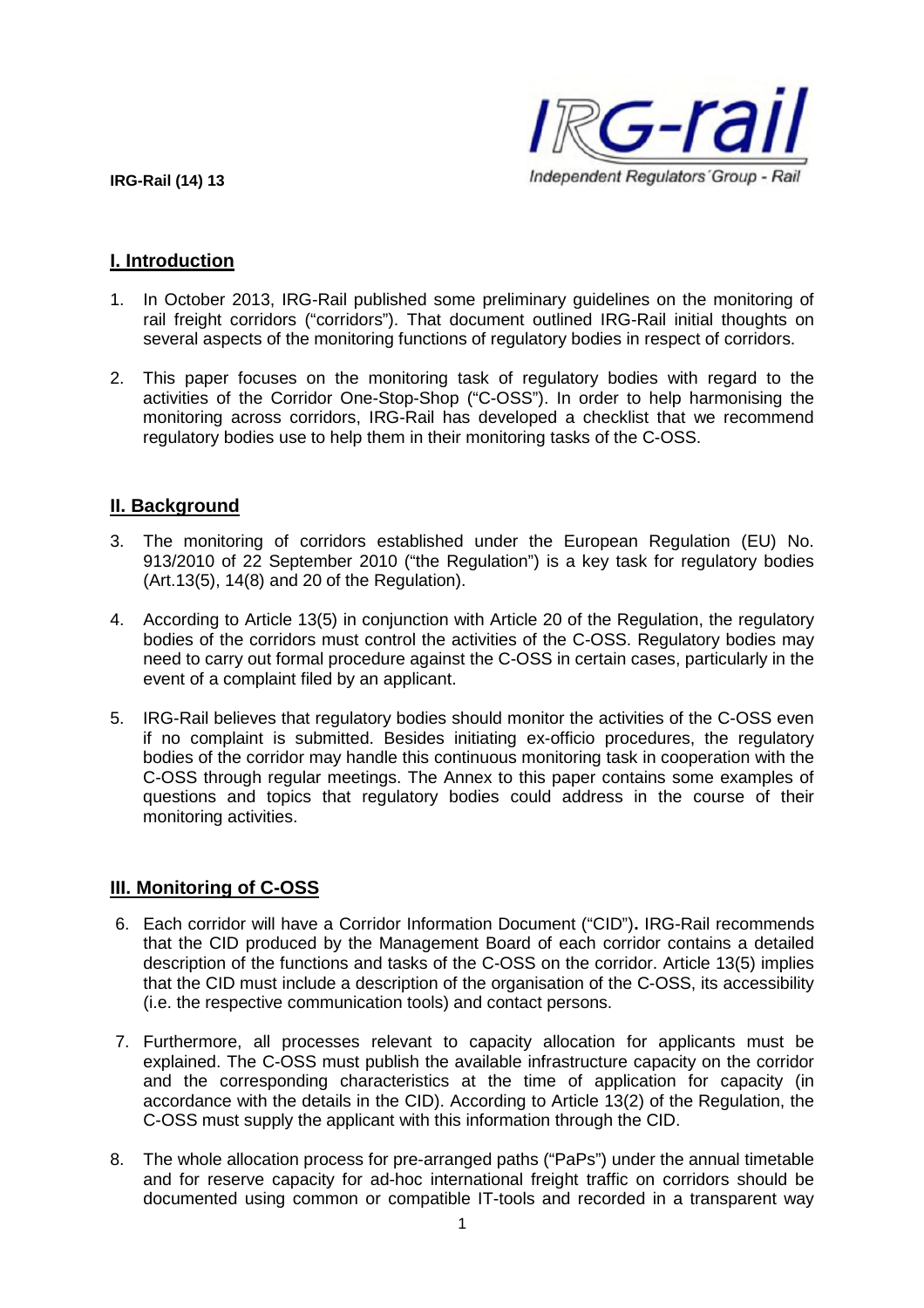

allowing regulatory bodies to review them when necessary. The C-OSS must make sure that the tools, information and related documents are available to all parties involved. The CID should contain a detailed description of the IT-tools and a summary and links to all other related documents.

- 9. IRG-Rail is of the opinion that the relevant regulatory bodies are entitled to monitor documents, operations and processes according to Article 20 of the Regulation. The C-OSS should give the regulatory bodies the access rights to monitor the IT-tools.
- 10. IRG-Rail also believes that, in order to improve the functioning of the C-OSS and to provide better services to customers and based on their monitoring activities and experiences, regulatory bodies should be able to make formal recommendations to the corridor's Management Boards on the functioning of the C-OSS and suggest in particular changes to the CID and to any relevant network statements.

## **IV. Harmonisation of monitoring of C-OSS**

- 11. IRG-Rail believes that it is important for regulatory bodies to try and adopt a common approach to the monitoring task of the C-OSS. IRG-Rail has therefore developed the questions listed in the annex to this paper in order to give guidance to regulatory bodies when they examine whether the C-OSS meets the requirements of the Regulation.
- 12. The checklist annexed to this paper identifies key areas where monitoring is necessary. Such common approach would also contribute to help comparisons of identified topics across different corridors.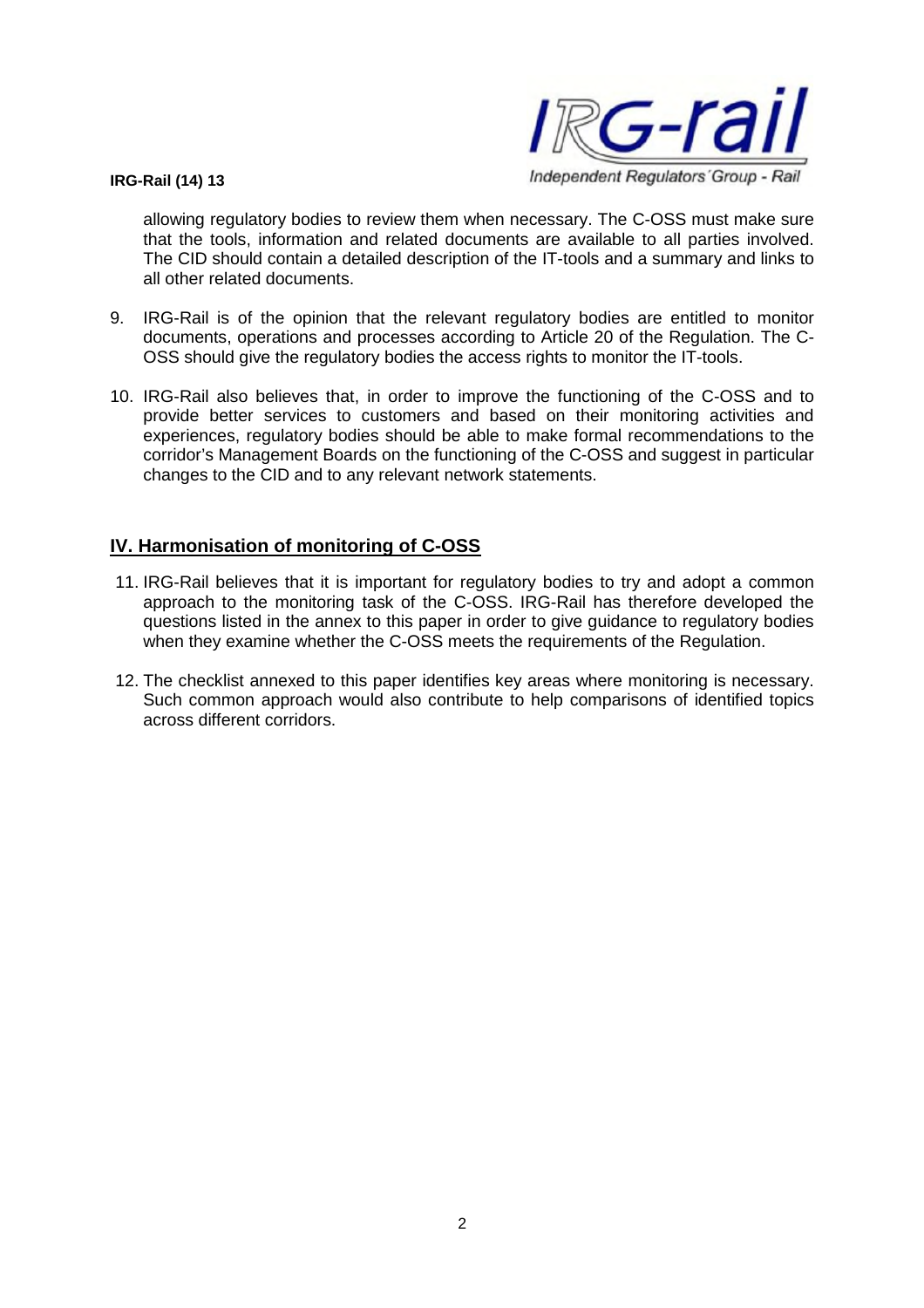

# **Annex – Checklist – C-OSS issues**

#### **General remarks:**

- Are C-OSS contact details clear and transparent?
- Where are the contact details published?
- Are there different contact persons within the C-OSS? For which topics are they responsible?
- To whom should complaints against the C-OSS decisions be addressed? Is the address available and up-to-date?
- Are regular meetings with the C-OSS arranged? (e.g. after allocation phase, before publication of PaPs), are such meetings planned? (Regular meetings are the aim.)

## **Contract of Infrastructure Manager concerning the establishment of the C-OSS:**

- Does the contract between the infrastructure managers forming the C-OSS include information about the role of the regulatory bodies?
- What is the structure of your C-OSS (dedicated/representative)?
- What is the legal nature of C-OSS?

## **Corridor Information Document (CID):**

- Are the rules concerning the C-OSS transparent and non-discriminatory?
- Does CID include a description of the organisation of the C-OSS, its accessibility (i.e. the respective communication tools) and contact persons?
- Is the allocation process and are all related topics published?
- Is the timetable for the allocation process and the publication of pre-arranged paths transparent?
- Are there instructions in the CID for the use of the Path Coordination System (PCS)?

## **Path Coordination System (PCS):**

- Is PCS used? Is the allocation via PCS predetermined?
- Did PCS function well? Which problems came up?
- Is there a need for improvement?
- Are there instructions for use of PCS? Where can they be found? (Is there a link available/RNE?)
- Are all functions of PCS provided by the C-OSS?

# **Pre-arranged paths (PaPs) / Reserve capacity - Allocation for annual timetable:**

- Were the PaP-offers published in time? When were they published?
- Were the PaPs ordered via PCS?